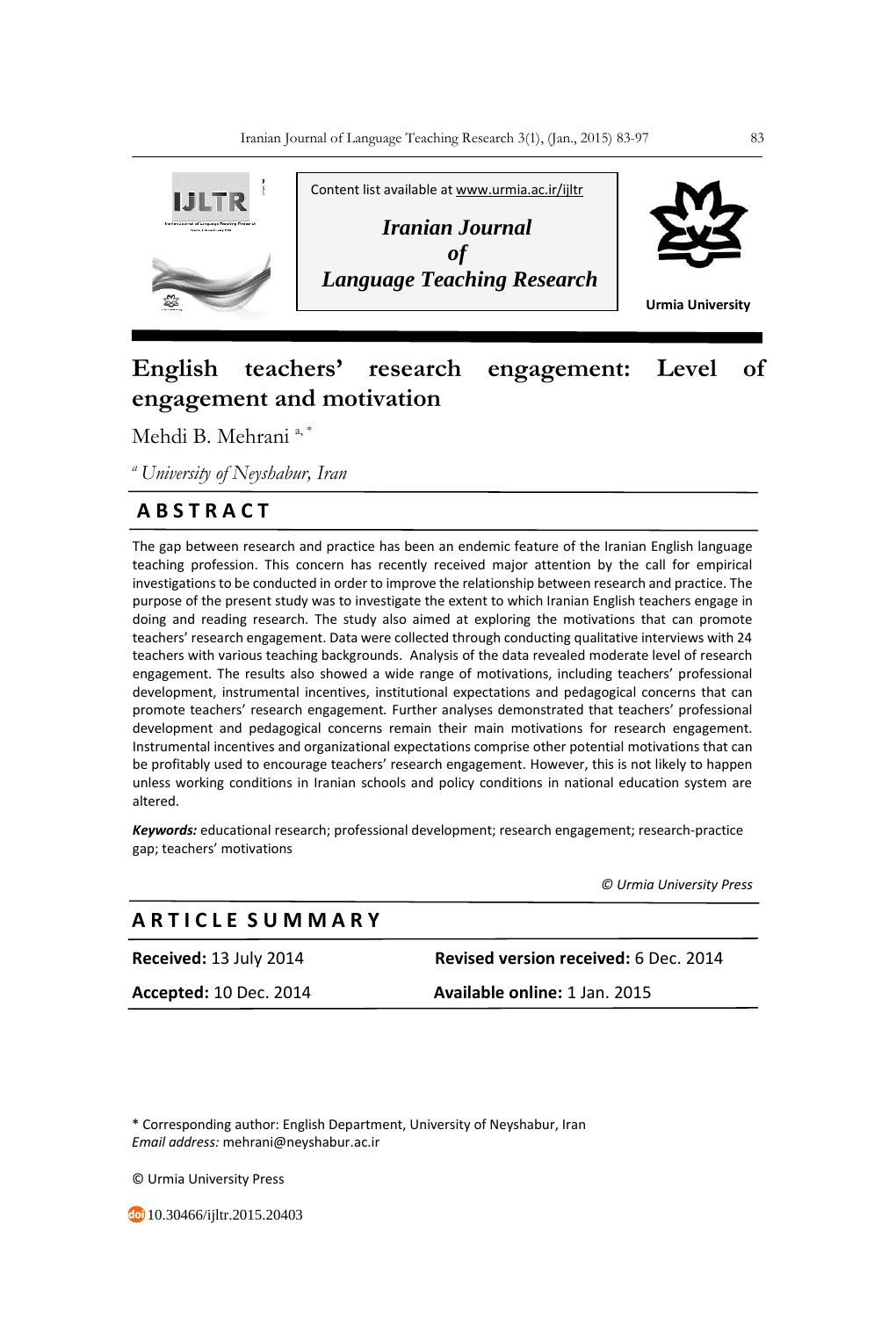84 M. Mehrani/English teachers' research …

#### **Introduction**

The Iranian English language teaching (ELT) profession has recently witnessed various initiatives and sustained interest in improving the relationship between researchers and practitioners. For instance, *The 10th International Annual Meeting of Teaching English Language and Literature Society of Iran* was particularly devoted to the gap between research, practice and policy. In addition, several local and provincial seminars and conferences (e.g. *The Provincial Conference of Application of Research Findings: Challenges and Strategies,* Lorestan, 2010*; A Conference for Dissemination and Utilization of Research Findings,* Kermanshah, 2011*; The Role of Executive Managers in the Application of Educational Research Results,* Fars, 2010) were recently held in different parts of the country where educational researchers were invited to discuss various issues related to "teachers' research engagement".

An important assumption behind these initiatives is that teachers' involvement in reading and doing research helps them move out of their submissive positions in educational systems and encourages them to play more innovatory and important roles in curriculum development (Gurney, 1989). A further thinking behind the attempts that are made to increase teachers' research engagement is that when teachers make use of research findings they can make more informed and evidencebased decisions (Borg, 2007; 2009; 2010). Through engagement with research (reading research) and engagement in research (doing research) teachers become more critical, reflective and analytical about their practice in classrooms (Atay, 2008). Roberts (1993) believes that research engagement can also reduce teachers' feelings of frustration and isolation. In addition, teachers' research engagement helps them become less vulnerable to and dependent on external challenges (Donato, 2003) as they develop their capacity for autonomous professional judgments (Lankshear & Knobel, 2004).

Discussions around the barriers to research engagement are diverse. For example, some researchers argue that one of the main barriers is the complex discourse of research. They believe that understanding academic papers is a daunting task for teachers because teachers have no specialized knowledge of research (e.g. Zeuli, 1994). Others contend that a great deal of research studies relate to problems that are too insignificant or too remote from the context of teachers' interest (e.g. Block, 2000; Crookes, 1993; Nassaji, 2012). On the other hand, Gore and Giltin (2004) argue that the power relations between academics and practitioners, whereby researchers are positioned as producers and teachers as consumers of knowledge are among the main barriers to research engagement.

In the Iranian context, there are also various strands of inquiry into teachers' research engagement. For instance, some researchers investigated the content of academic ELT research (e.g. Samar, Mehrani & Kiyani, 2012; Mehrani, Samar & Behzadnia, 2012). Others explored the ideological foundations of the Iranian ELT research (e.g. Mirhosseini, 2013). Further contributions come from researchers who compared researchers' research interests with practitioners' research needs (Mehrani & Samar, 2012), as well as those who investigated the barriers that impede teachers' research engagement (Mehrani, in press). However, there seems to be a paucity of research investigating teachers' level of research engagement, and the motivations that encourage teachers to use academic research more frequently. In fact, the literature searches for this study failed to identify any empirical studies that concentrated specifically on practitioners' motivations for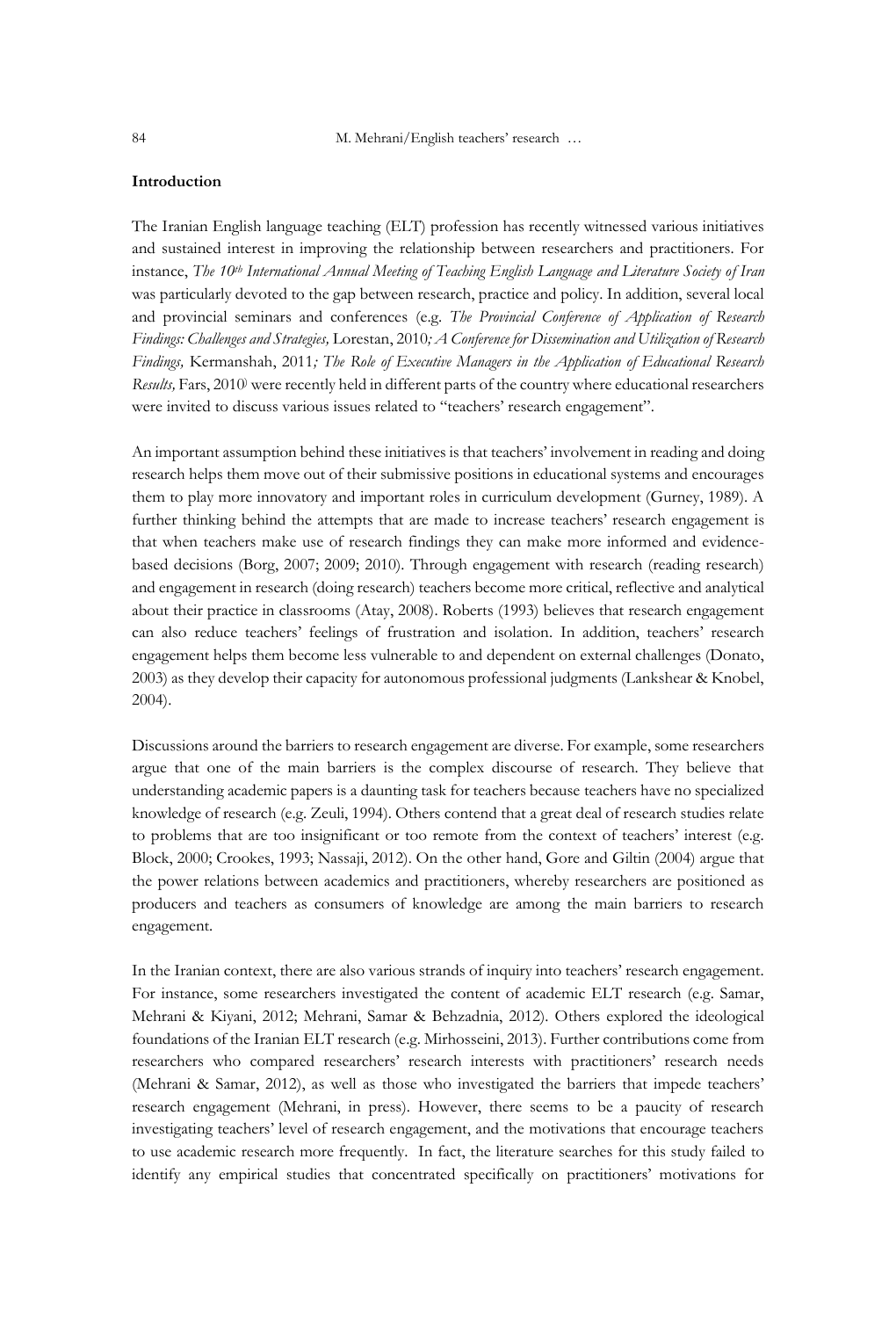engaging in and with educational research. However, such inquiries are both necessary and useful, because the decisions to be made about teachers' research engagement must be informed by a realistic understanding of teachers' current level of research engagement and their motivations for doing and reading research.

This study explores these questions in the Iranian ELT context. Specifically, it examines the extent to which Iranian English teachers report doing and reading research and their motivations for doing so. These questions are of interest to the Iranian ELT community, particularly at a time when teachers are increasingly being encouraged to carry out small-scale research studies in their own classrooms, and to assume the role of a teacher-researcher (Borg & Liu, 2013).

#### **Review of the literature**

The most pertinent evidence for teachers' motivations to use research findings is provided by Watkins (2006). Watkins' study revealed that teachers' primary motivation for getting involved in research was professional development. Research engagement particularly helped practitioners 1) obtain an outsider perspective toward the practice of teaching; 2) find out what other people are doing; 3) see the practical relevance of research to classroom setting; and 4) develop social networking (providing possibilities for contacting others). However, some teachers in Watkins' study related their engagement in research to their involvement in higher education courses.

Scholars believe that research engagement is a very useful vehicle that, unlike any other form of professional development, is always open to teachers. Campbell and Jacques'(2004) exploratory study revealed that teachers believed that research engagement influenced their professional development in different ways. Specifically, it could increase the number of teaching plans, educational objectives, teaching strategies, and teachers' knowledge of what was being taught. In addition, teachers reported that studying research papers improved their reflective behavior, awareness of praise and focus on evaluation and observations of pupils (Campbell & Jacques, 2004). Other studies showed that research can inform and improve practice by providing different interpretations and understandings of educational activities (Biesta, 2007). For instance, a survey study conducted by Everton, Galton and Pell (2000) showed that reading research influenced teachers' perspective on teaching. In particular, 49% of teachers reported that studying research improved their views about teaching, 29% said that research questioned their views and 22% responded that research confirmed their views.

The subject of potential benefits of research engagement has also been the focus of speculation and discussion. Roberts (1993) believes that research engagement can reduce teachers' feelings of frustration and isolation. Atay (2008) argues that through engagement with and in research, teachers become more critical, reflective and analytical about their teaching. Teachers' research engagement can also foster the connections between researchers and practitioners (Crookes, 1993) and help them play a more important role in educational contexts, and move out of their submissive positions (Gurney, 1989).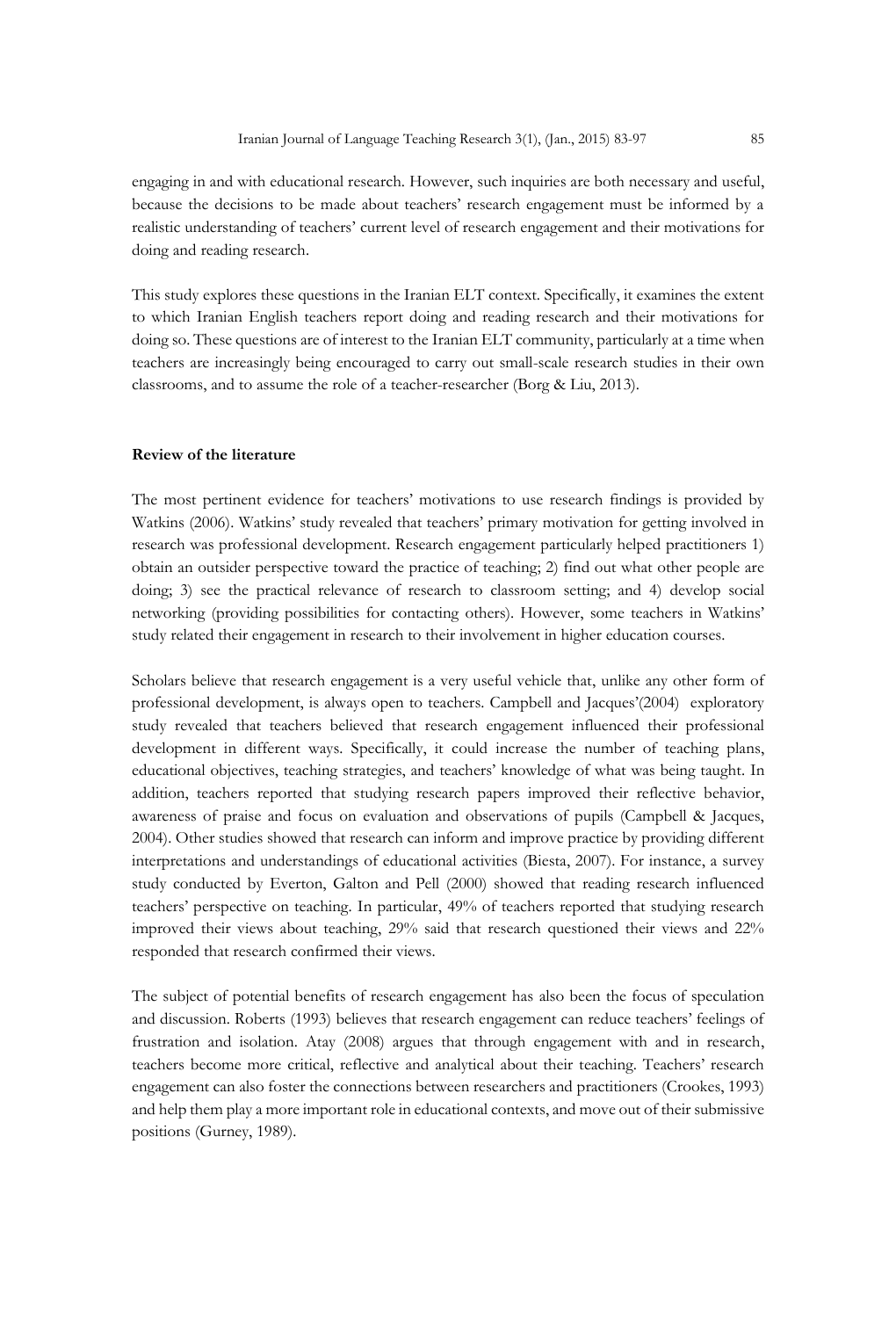An extensive list of facilitators to research engagement is proposed in the literature. For example, it is argued that research findings should be more accessible (Hemsley-Brown & Sharp, 2003; Macaro, 2003); the reward structures in university centers should be re-framed (Gore & Giltin, 2004, Mehrani & Khodi, 2014); alternative publishing venues should be developed to target users (Carlile, 2004); and academic jargon should be reduced (Burkhardt & Schoenfeld, 2003). Some authors discuss that teachers and policy-makers do learn from research but research utilization works best in settings of collaboration and mutual support (Block, 2000). On this basis, effective programs for promoting the use of research should be utilitarian and inspirational. In such programs, the immediate and local needs of teachers should also be met (Hemsley-Brown, 2005). Other factors which can facilitate research utilization include making specialist expertise available to practitioners, enabling teachers to spend time on reading and doing research, providing practitioners with research and evidence of the benefits of using research, and ensuring that research is convincing and offers pedagogical implications (Borg, 2010).

As the above review shows, in previous studies, research-practice gap has been approached from various perspectives, and subsequently different proposals have been suggested to tackle this problem. However, the researcher believes that the existing research-practice gap in the Iranian ELT context does not simply equate to a lack of utilization of research findings in the classroom practice, but it is the result of the interaction of a range of inter-related factors that are parts of our current educational system. Thus, removing the gap between research and practice necessitates indepth investigations into teachers' personal and social realities.

Bearing this in mind, the researcher in this study does not intend to argue that teachers must necessarily be research-engaged; rather the point is that the decisions to be made about what is possible and desirable in relation to Iranian language teachers' research engagement need to be informed by multi-dimensional and empirical investigations that we currently lack. Such studies can elucidate practitioners' perspectives on the extent to which they are research-engaged, and the reasons for being so (Borg, 2007; 2009). Therefore, the present study was conducted to explore the extent to which Iranian English teachers engage in and with research and the reasons for their research engagement. The following research questions were addressed:

- 1. To what extent do Iranian English teachers use academic research findings in their teaching?
- 2. What are the practitioners' motivations for using research findings in their teaching?

#### **Methodology**

#### *Participants*

To answer the above questions, 24 teachers (13 females and 11males) from Mashhad, Neyshabur, and Tehran were asked to participate in the study. While the selection of these particular cities simply reflects their proximity and accessibility to the researcher, looking across these geographical locations enabled the researcher to consider whether the issues that teachers raised were national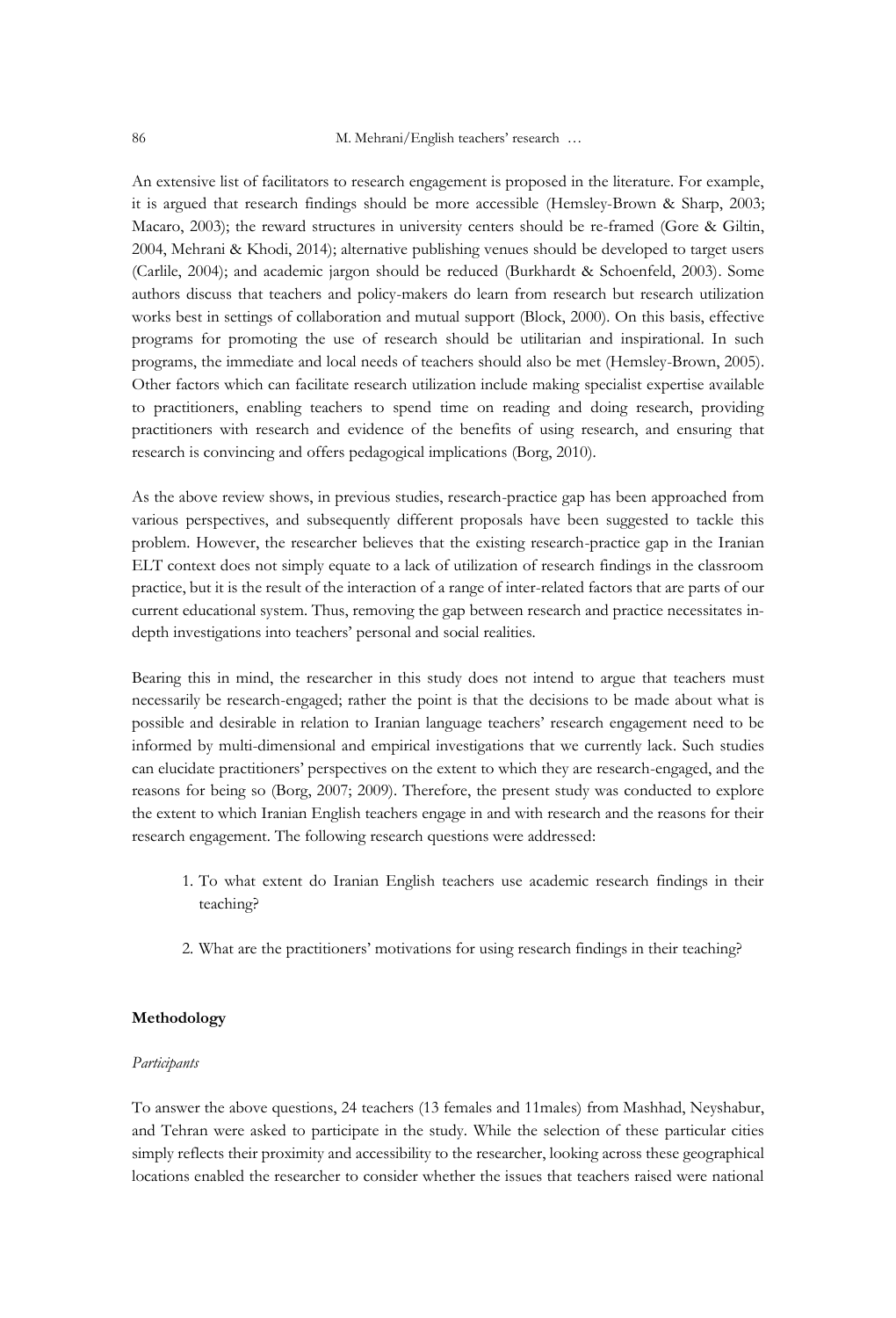or local in character. It also helped the researcher ensure that the findings of the study were not simply the results of idiosyncratic conditions in a given school or educational institution.

To widen the scope of this exploration, the researcher asked two groups of teachers –public school teachers ( $N=12$ ) and private institute teachers ( $N=12$ ) – to participate in the study. Their teaching experiences ranged from 2 to 23 years. In terms of latest academic degree, three teachers had Master's degrees, 18 had Bachelor's degrees, two had a professional associate degree and one was a graduate student of teaching English as a foreign language.

#### *Data collection*

In order to collect data, the researcher invited each participant to take part in a semistructured interview. To encourage the interviewees to express themselves fully and freely, they were asked whether they preferred to speak in Persian or English. With the exception of two, all teachers opted to speak in Persian. After obtaining each participant's agreement for audiorecording the interview sessions, the teachers were individually interviewed. First, they were asked questions about the time they spent on reading and doing research. Depending on their responses, they were then asked to mention and elaborate on the reasons for doing so. There was also space for more flexible interaction through which teachers were able to elaborate on any matters relevant to their views and experiences of research engagement. The interview sessions lasted, on average, about one hour. Based on Berg's (2007) guidelines, the content of the interviews were then transcribed and fully content analyzed.

#### **Results**

The summaries that follow represent teachers' responses to the interview questions. Attempts are made to provide relevant quotes from teachers' responses to convey key themes and what they typically said about themselves. It should be mentioned, however, that though teachers who participated in this part of the study were heterogeneous in many respects, the obtained qualitative results cannot be generalized to the whole community of Iranian English teachers. Therefore, teachers' detailed responses to the interview questions in this study provide provisional information about the views and motivations of teachers.

#### *Teachers' level of research engagement*

During the interview sessions, teachers were first asked some questions about the extent to which they are engaged in reading or doing research. In particular, teachers were asked: (1) whether they conducted any educational research independently, and if so, what kinds; (2) whether they participated in any educational research projects as a collaborator or assistant, and if so, what was their role; (3) how frequently they read educational research materials; (4) and which published sources in the field they read.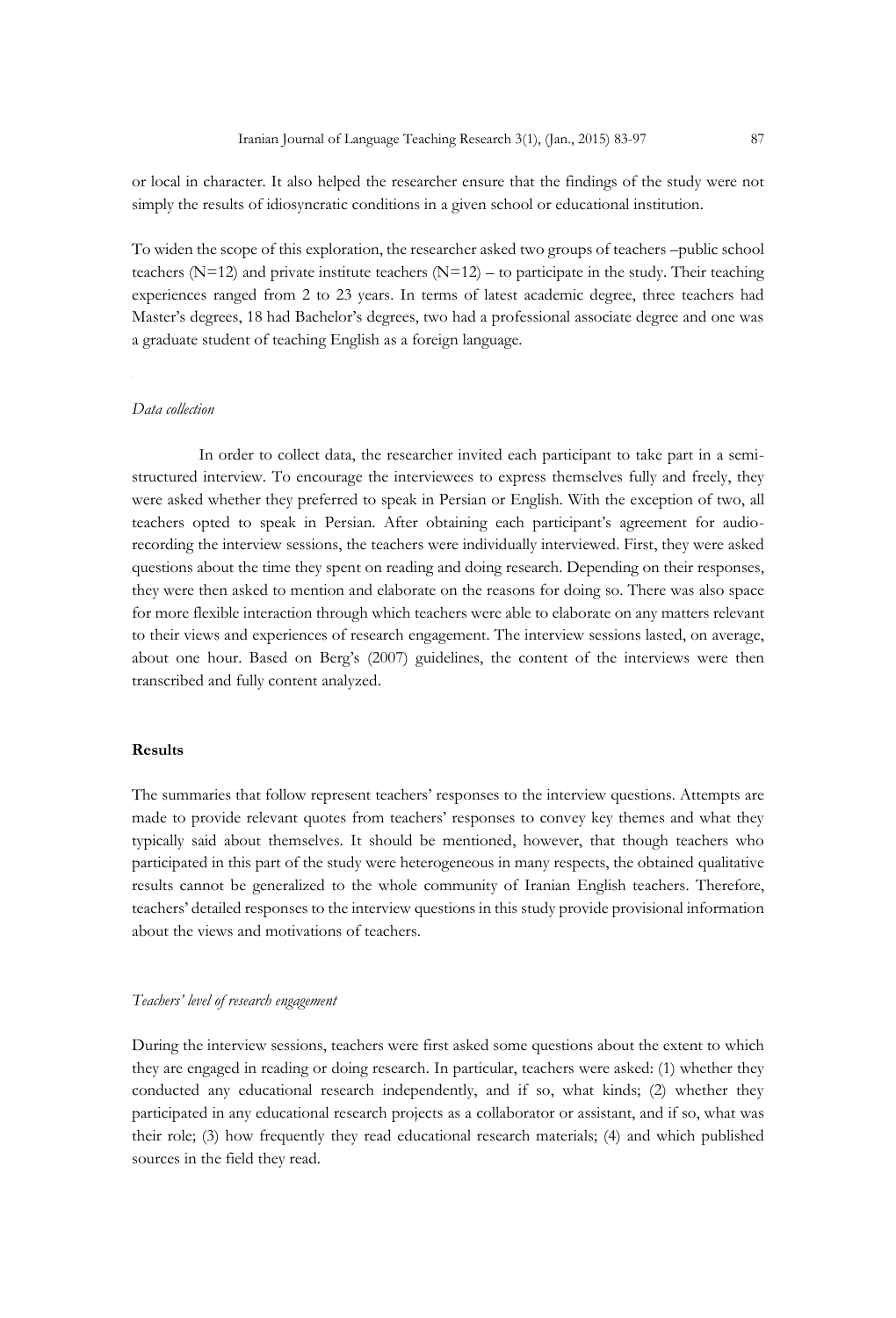The overall response to the questions concerning teachers' level of research engagement was that many teachers do not carry out educational research. Some teachers did mention that they had been involved in academic discussions surrounding language education, but many were particularly hesitant to declare that they had done any independent educational research. This is reflected in the following quotes, provided by two high school teachers:

> I did some desk studies during my university years. As a requirement for some courses, I researched new methods of teaching, different games that could be used in teaching vocabulary. I also have lots of discussions with my co-workers... But I don't do any research.

> When I was a student, I did some studies for courses such as Materials Development, Teaching Methodology and so on.

When prompted with questions about their research experiences, teachers most often referred to their university years and the majority of their references concerned the "term projects" that these teachers had submitted to their instructors, as parts of their course requirements. Therefore, even teachers' positive responses to questions about the level of engagement do not imply that they have kept up with research after their graduation.

Another noteworthy point in teachers' responses is that although some teachers acknowledged that they sporadically do research-like activities such as "trying out different alternatives for teaching a set of vocabulary", many were hesitant to declare that they conduct truly educational research. The following assertions made by two private institute teachers capture such hesitations.

> In addition, depending on the subject, I often do or read something. When I feel that my students have problems with my method or when a technique does not work, I search to find better ways.

> I have conducted some term projects or classroom presentations. Translating, writing summaries and outlines include most of my research activities.

These assertions imply that teachers' conception of what constitutes research is, perhaps, an important factor in reporting their level of research engagement.

When teachers were asked about their collaboration with researchers, many reported low to moderate levels. This was particularly so for teachers working in remote high schools and small private language institutes.

I have never participated in any research plans… because I don't know anyone who does research.

There are five English teachers in our district, and we have not done any research.

Here at Sama [institute] we are currently engaged in Multiple-intelligence theory. I read a book on this topic last month to become familiar with the basics of the theory.

Once I was a student I participated in a big research project. They wanted to compile a series of books for teaching kids. The series would be published abroad. I was involved in the project for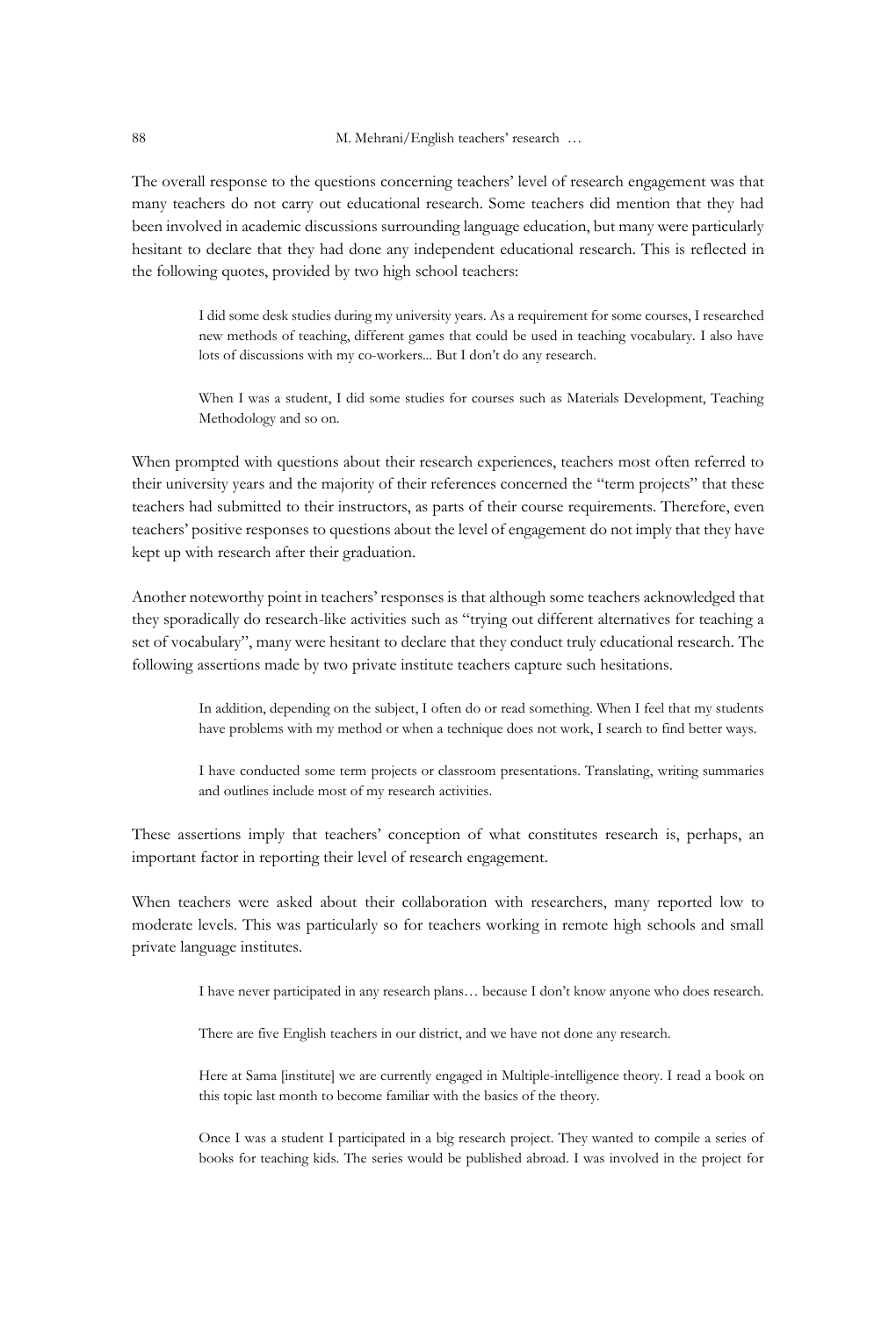several months, revising, editing, and giving advice… Since I graduated [from the university] I have not seen them [researchers] again.

Consistent with the widespread demand for closer collaborations between researchers and practitioners, the above quotes suggest that building a dialogical relationship between the two communities of research and practice is both necessary and constructive. Although these quotes do not clearly show how this demand can be formulated with regard to the concrete activities happening at the research-practice interface, they do emphasize that a lack of such collaborations is a significant factor in teachers' lack/low level of research engagement.

In response to questions about reading published materials, teachers' responses varied. While many teachers plainly acknowledged that they "don't study regularly" or even "don't study at all", some stated that they study "only when they need to". There were also a few teachers who reported more precise and frequent levels of research reading.

> Generally, I study about one or two hours every week. I read issues of *Roshd [FLT] Journal*…Once or twice a week I also check different websites.

> Basically, I study at least for an hour per night, but sometimes I read more for example, when I am supposed to talk about a particular point or do something.

Some of the participants who consulted research studies reported using a wide range of resources. The research materials ranged from specialized peer-reviewed journals to online forums and professional weblogs. However, many could not even name a few printed sources. For instance, one of the experienced teachers involved in this study had "never heard of *Roshd EFL Journal*" (the only ELT-related journal published by the Iranian Ministry of Education). Another teacher emphasized that he did not read academic research journals, nor did he know any of them. These assertions demonstrate that academic research journals which represent the traditional forms of scientific research are not often read by language teachers.

#### *Teachers' motivations for research engagement*

The review of the literature showed that professional development and social networking are among the most important motivations for teachers to be research engaged. For the English teachers involved in this study, as the following statements show, professional development was very often a key factor in research engagement.

> I see myself as a professional language teacher, so I wish to be aware of the recent events in my profession, even if I may not be able to apply them in my teaching. I hope and I believe that someday I will be able to use them. What I learn today might not be applicable to my teaching for different reasons.

I just want to promote myself not to change anything... That is a matter of professionalism.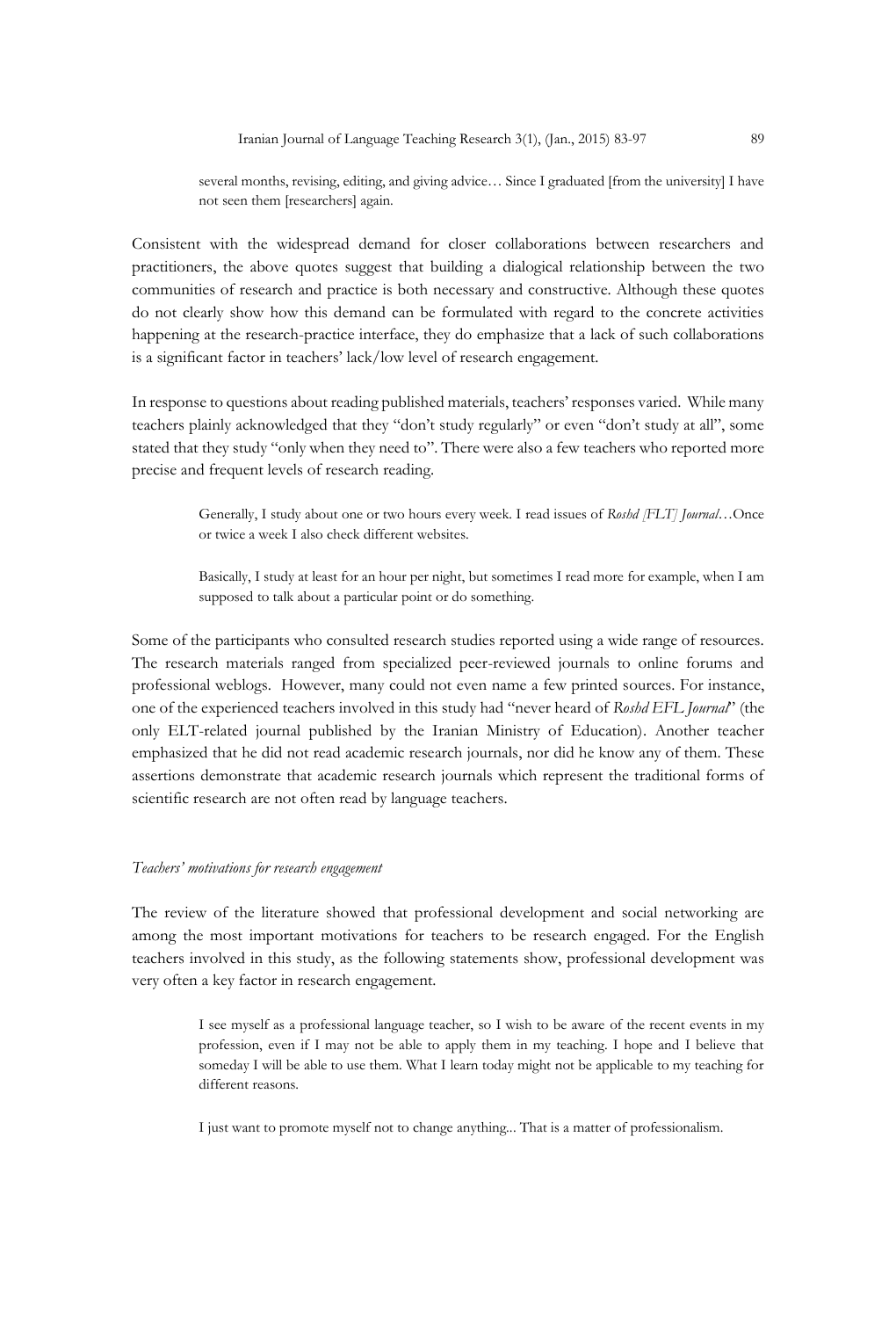So, I have to develop my language knowledge and teaching skills. It is important for me to be updated.

Among other motivating factors identified by the teachers was the sense that some teachers were almost "predisposed to enjoy research" (Watkins, 2006). This was raised in different ways by some of the participants:

It is only my personal interest that makes me study…

No one expects me to read, yet I study online materials, and sometimes books… It gives me a good feeling…

I also enjoy when I spend time on reading research.

For many teachers, doing and reading research was interconnected to their teaching profession. A number of interviewees strongly emphasized that research is "an integral part" of teaching. Some others mentioned that studying research could facilitate their teaching job.

> Studying is an integral part of teachers' job. I feel I am responsible for teaching my pupils. Basically, teaching stands on studying. If I don't study, it means that I have not done my job.

> As an English teacher, I need to have a higher level of knowledge of the [English] language. If I rely on the book I am teaching, I would soon be at the same level of knowledge with my students.

Perhaps, I don't study a lot, but I see studying as part of my duty.

It eases my job, and I can teach better… When they learn better and more quickly, I feel better.

This [studying] is interesting for me, because it prevents my job from becoming routine and repetitious.

In addition, a number of teachers pointed out that they study and use research findings, because they are either encouraged by authorities or expected by colleagues to promote their professional knowledge.

> In Darroud [an educational district in Neyshabur] our principal studies a lot... He has had an important role in providing a situation for teachers to study. For example, he has established a good library in our school. There is no formal evaluation, but the only thing is that there is a friendly and scientific atmosphere which encourages teachers to study and propose scientific solutions for their problems. I think the manager and his management are very important in motivating teachers to study.

> Another reason … is my colleagues. For example, in our friendly discussions during classroom breaks, we often talk about issues related to teaching. If you teach in our institute you have to study. If you do not study you have to keep quiet in discussions. My colleagues promote their knowledge and I have to study too… It has also happened to me to study in order to solve my colleagues' teaching problems. If they ask me a question, I feel that I should find an answer for them, so I study.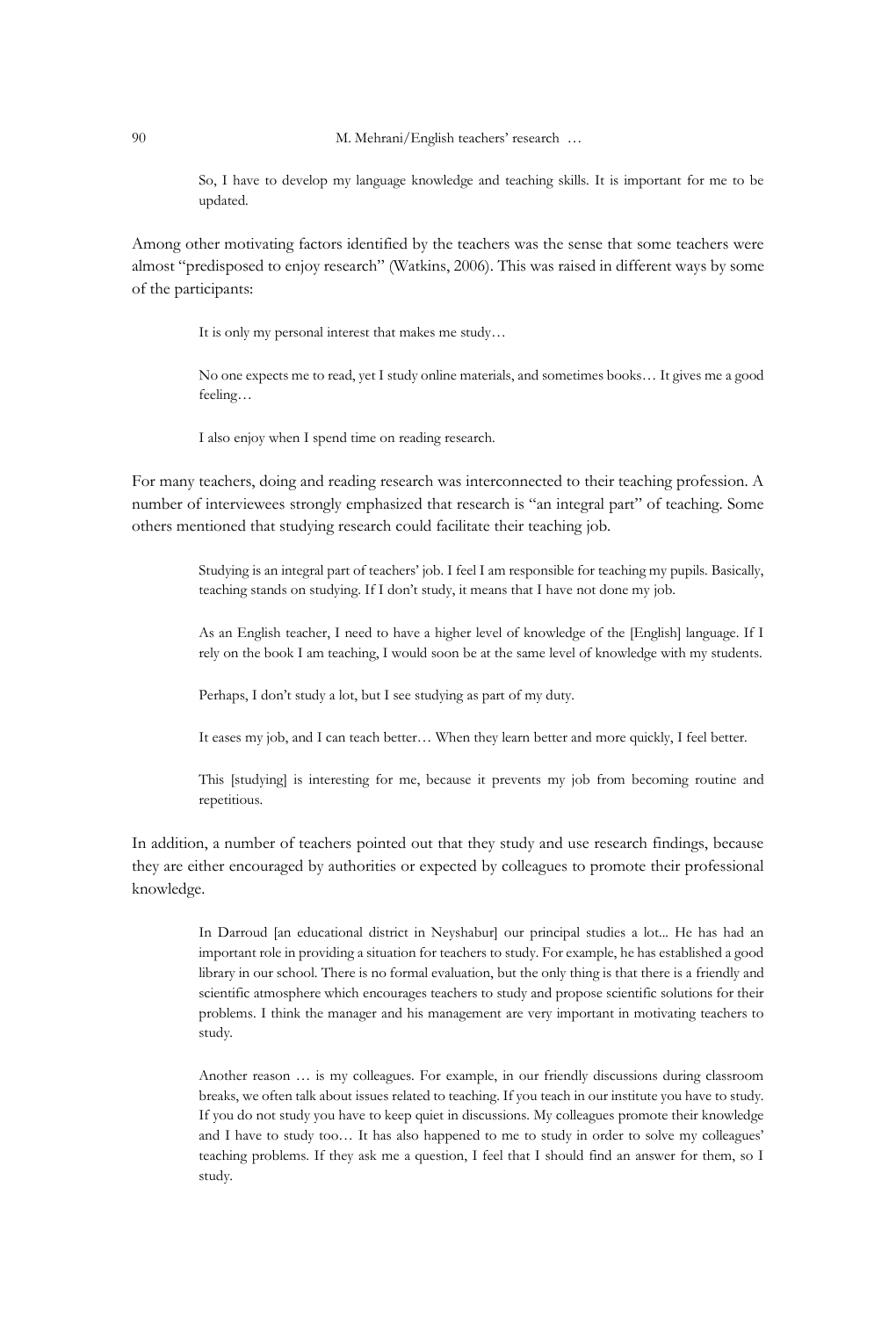Some teachers pointed out that their students' expectations motivated them to study. This was particularly raised by private institute teachers.

> Without studying I cannot satisfy my students. I have to employ newer techniques. My students require me to use more recent methods. I have been teaching the same group of students for three consequent years, so I have to have a wide range of methods and techniques of teaching.

> Studying is necessary… You have to customize your teaching based on students' needs. Their needs always change. From term to term they need new forms of instruction. Even their needs change from session to session.

Seeing the practical relevance of research information to the classroom setting was another motivating factor for some of the participants.

> In addition, depending on the educational problem I encounter in my classes, I sometime read something… So, I try alternative methods. When a technique does not work, I look for a different way to get better results. This often happens once a week.

> I sometimes, perhaps once a week, use different sources to find hints, materials, and questions. I have to use different resources to design tasks, exercises, and so on.

However, it was recognized by some teachers that academic research does not often provide instrumental knowledge that can immediately solve classroom problems. Rather, reading and doing research can inform and improve teachers' meta-cognitive knowledge of teaching through the provision of different interpretations and understanding of language teaching and learning (Biesta, 2007). The following statements made by the teachers seem to sum this opinion up:

> I should say that reading papers may change my assumptions, ideas, conceptions, but I use the internet for more practical issues. You can find more practical pieces of advice, teaching techniques and strategies in various websites and weblogs. So, I can say the internet is a more direct and practical source, but reading research papers may indirectly help teachers improve their teaching by changing their perspectives.

> Of course, I should say there have not been problems to be solved through reading research. But I guess I am indirectly influenced by what I study. For instance, today I study a paper about pronunciation, 5 or 6 months later I may see the effects.

The next recurrent reason that emerged from teachers' comments concerned peer pressure and teachers' social relationship with colleagues.

> I do not study specific research papers. For instance, I check my Twitter page and see Mr. xxx has commented on a point, or has posted a paper, then I start reading the comments, and the points others make.

I generally follow people to see what is going on? Who is doing what in the field? And so on.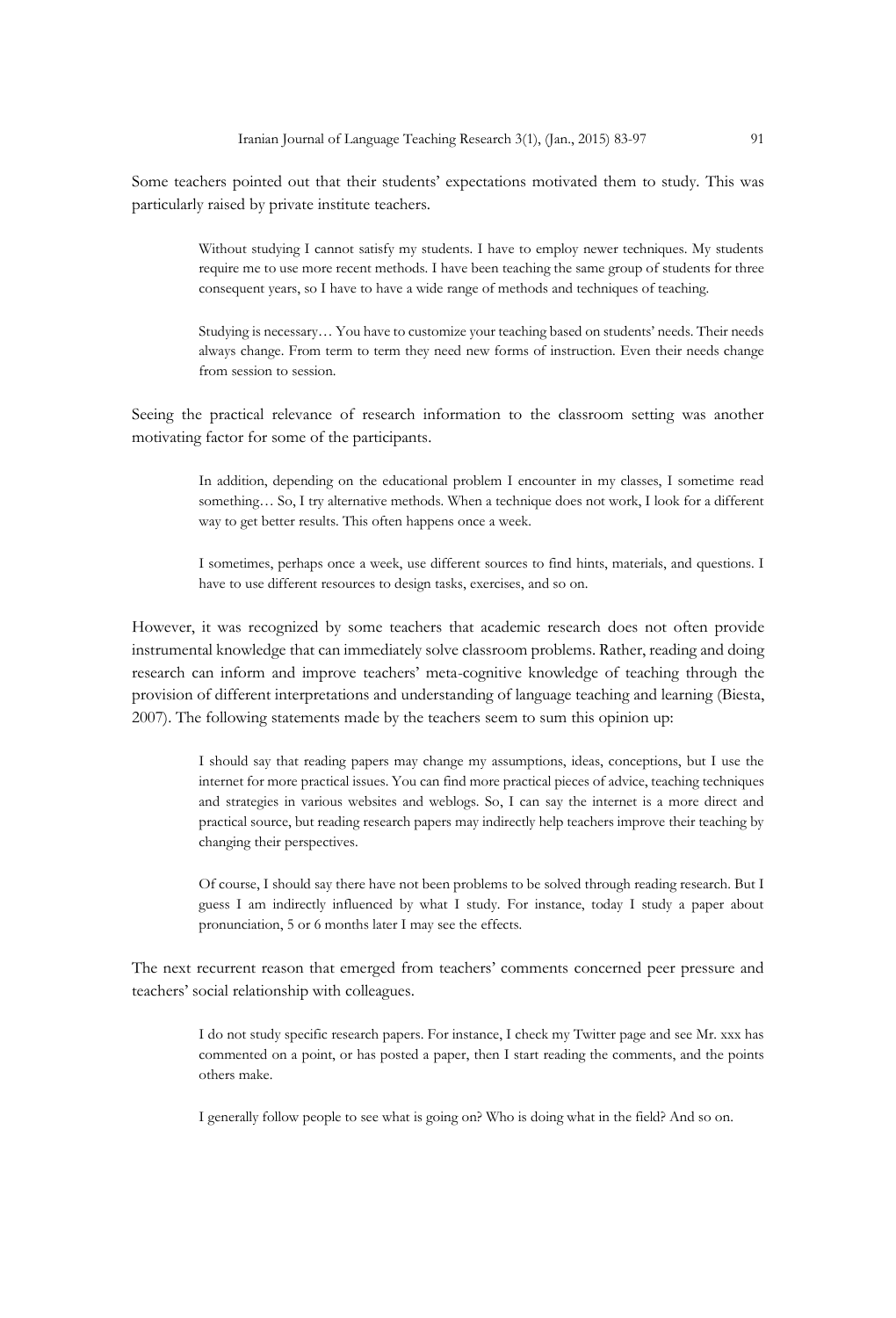92 M. Mehrani/English teachers' research …

Although these types of motivation may not strongly encourage teachers to focus on pedagogical and professional aspects of academic studies, they can at least motivate teachers to develop professional networks with other practitioners and researchers.

| Categories of motivations for research<br>engagement | Examples                               |
|------------------------------------------------------|----------------------------------------|
| Pedagogical motivations                              | Solving pedagogical problems           |
|                                                      | Developing an overall perspective      |
|                                                      | Facilitating instructional process     |
| Institutional motivations                            | Authorities' expectations              |
|                                                      | Colleagues' expectations               |
|                                                      | Students' expectations                 |
| Professional motivations                             | Improving the quality of education     |
|                                                      | Teachers' Professional development     |
|                                                      | Developing communication networks      |
| Instrumental motivations                             | Being aware of the recent developments |
|                                                      | Participating in educational meetings  |
|                                                      | Personal desire                        |

Table 1 *Teachers' reasons for doing or reading research*

To sum up, the various reasons for reading and doing research cited above can be classified into four general categories. For instance, instrumental motivations such as "participating in educational meetings" and "being aware of recent developments" can be distinguished from pedagogical concerns like "facilitating the process of teaching" and "developing a meta-cognitive knowledge of teaching". Similarly, institutional motivations such as "authorities' and colleagues' expectations" can be differentiated from factors concerning teachers' professional development such as "developing social network" and "improving the quality of education". Table 1 summarizes the categories and relevant instances of teachers' motivations for research engagement.

#### **Discussion and conclusion**

Examining the research commitments of teachers as the focal point, the aim of this study was to shed light on whether, which, and under what circumstances educational research is used by teachers. Such an examination is critical to the understanding that is required for improving the research-practice gap, because it helps us examine academic research discourse from the point of view of those who have largely been excluded from it (Cochran-Smith & Lytle, 1999). Teachers' responses were treated as a platform for considering the implications of the study for a better understanding of the existing research-practice gap. Therefore, the discussions that follow reflect teachers' views and interpretations about the gap.

In the present study, the obtained results concerning teachers' engagement suggest low to moderate levels of engagement both in terms of reading and doing research. Given the absence of comparative data in the Iranian context, the researcher cannot comment on how this finding relates to research engagement in our ELT community more generally. Nevertheless, compared to the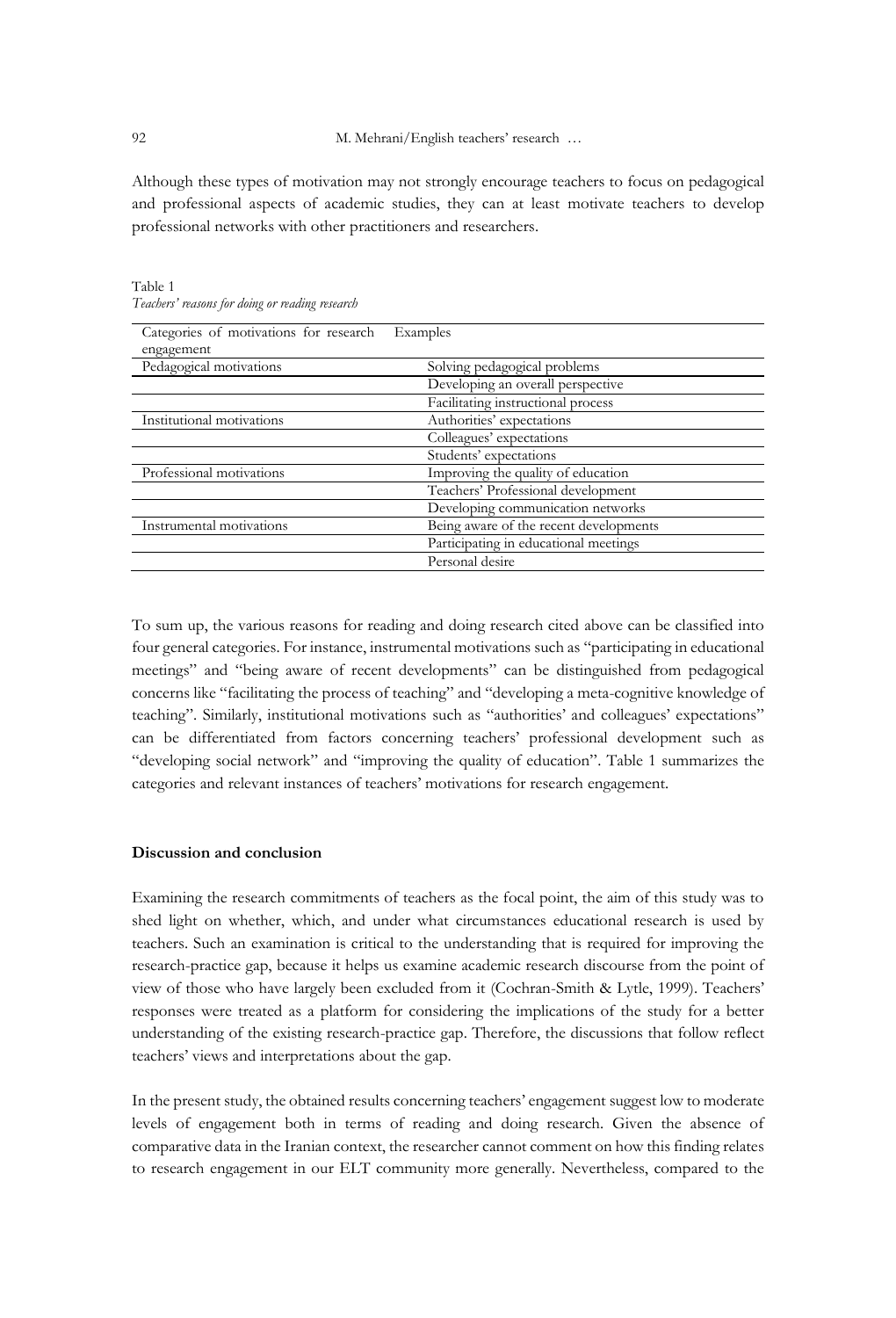findings reported by other researchers (e.g. Borg 2007; 2009; Gao, Barkhuizen, & Chow, 2010; Nassaji, 2012) in various countries including Turkey, Nigeria, Oman, China and Japan, this finding is not surprising and reaffirms the existence of a wide gap between research and practice in the IELT context.

The findings revealed that when teachers were asked questions about their research engagement, they most often referred to their university years and the majority of their references concerned the term projects that these teachers had submitted to their instructors, as parts of their course requirements. Therefore, teachers' positive responses to questions about the level of engagement might not suggest that they are currently engaged in/with research but, in all probability, could reflect some academic rules and regulations. That is, teachers might have studied or done research projects as part of initial teacher training or as part of higher degree courses when they were university students, but not necessarily since they were employed as a teacher. This substantiates the idea that for many teachers university graduation marks the end of their research engagement period.

Another noteworthy point in teachers' responses to questions concerning their research engagement was that although some teachers acknowledged that they sporadically do research-like activities, many were hesitant to declare that they do educational research. This hesitation reflects teachers' conception of research which seems to be mainly associated with a "standard" view of scientific inquiry (Robson, 2002, p. 19) where large volumes of data were collected, and objective experiments are conducted and rigorously analyzed.

The examination of the research sources that teachers study demonstrated that academic research journals which represent the stereotypical and traditional forms of scientific studies are not frequently used by teachers. Instead, teachers are mainly engaged with research through internetbased materials that can be easily accessed. This may have to do with the availability of web-based research materials, suggesting that perhaps having an "easy access" to research findings is a decisive factor in determining the level of teachers' research engagement.

However, responses to the interview questions revealed that teachers' tendency toward web-based research sources is not only because research findings are more easily and more immensely available in the internet but also because they are often found in a brief, non-technical, and plain language. This lends support to the commonly held belief that teachers prefer "digested" research findings, that are briefly presented in such sources as weblogs and forums, to technical and lengthy academic articles.

The results of the study concerning teachers' motivations for research engagement highlighted a number of concepts that could be examined in relation to teachers' willingness and ability to engage in doing and reading research. These concepts center around issues of *professional motivations* such as improving the quality of education and teachers' professional development; *instrumental motivations* including participating in educational meetings, and publishing manuscripts; *institutional motivations* – both initial motivations to get involved in research and also the final motivational ups and downs experienced after research projects – such as manager's expectations, educational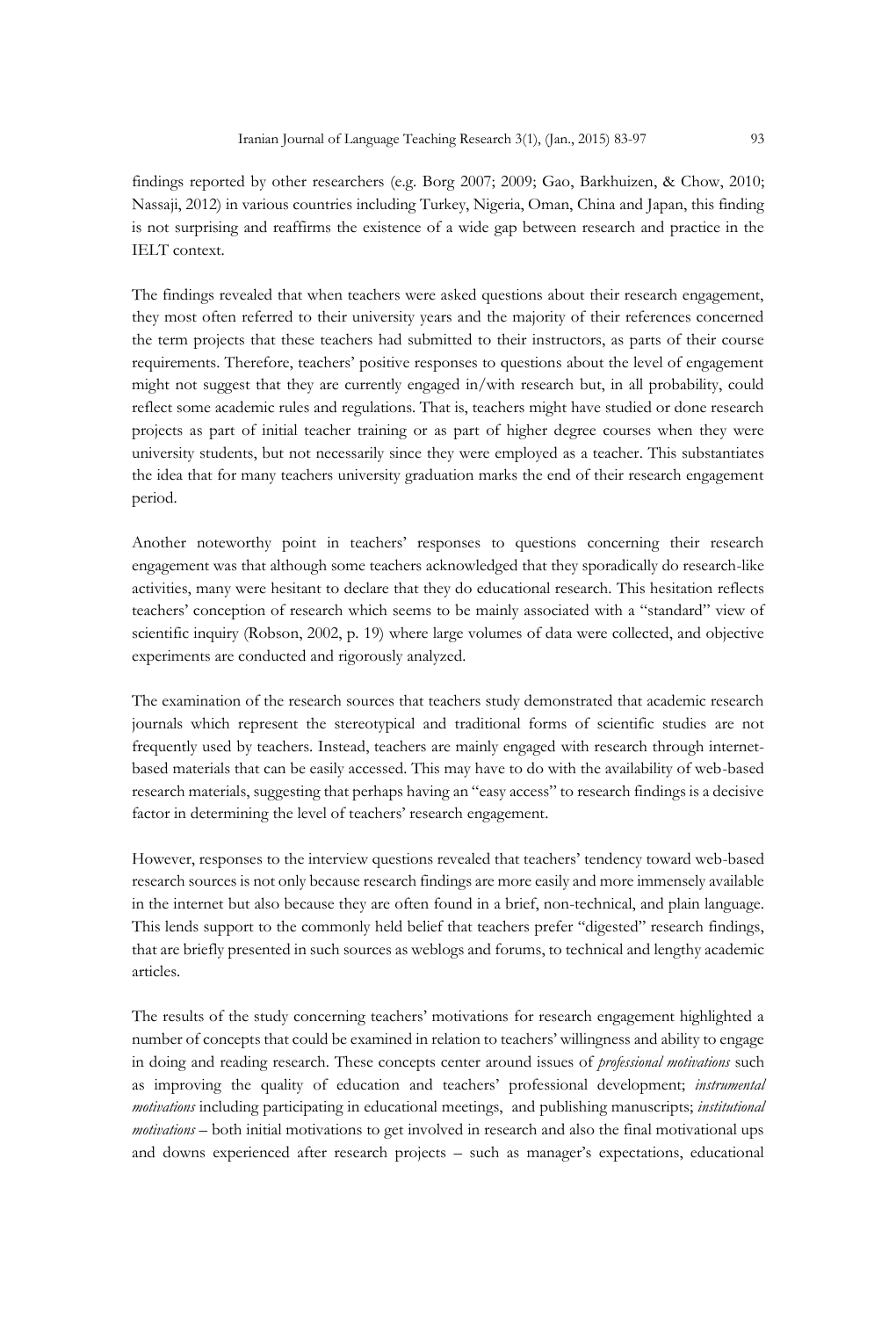system's requirements, and institutional promotion; and finally *pedagogical concerns*, including finding better techniques and strategies for teaching, developing knowledge and meta-cognitive understanding, and solving educational problems. These issues are discussed below.

One of the most interesting findings was that, consistent with the literature (e.g. Campbell & Jacques, 2004; Watkins, 2006), the most important outcomes of research projects were not seen just about developing research skills, nor even about developing an increased understanding of the subject matter of the research. Although these were obviously very important for many teachers in this study, research was clearly seen as a vehicle for professional development that remains available to teachers throughout their career.

In the Iranian context, teachers' professional development programs normally consist of short term programs, often conducted by a group of "imported experts". These programs are ideally assumed to provide teachers with a chance to meet colleagues, to discuss their professional problems and to expose them to stimulating new ideas. However, informal investigations show that the knowledge offered is largely theoretical and does not meet the unique and local needs of teachers. While in a language classroom there is a rich mosaic of concerns related to learning, teaching, culture, language, society, technology, and so forth, the contents of various courses in professional development programs are devoted to a sparse array of theories that fall far removed from the contexts of the teachers. As a result, the goal of developing teachers' professional knowledge is not often fulfilled. Engagement in research, on the other hand, as an alternative form of professional development could be considered as customizable, in that teachers decide what kind of knowledge to receive, how and when. Therefore, in pre-service teacher education programs, research engagement can be promoted as an on-going opportunity for developing teachers' professional skills based upon their own individual needs.

The results of the study also showed that for some individuals the motivations for research engagement are instrumental. That is, for some teachers reading or doing research is not an end in itself, but a vehicle that can pave the way for obtaining other achievements such as publishing their manuscripts, participating in educational meetings, etc. An important point, however, is that the comments made on these points reflect the actual *unimportance* of some of these factors in our educational system. As a matter of fact, many teachers asserted that they do not receive any financial raise in their salaries for doing or otherwise engaging in research. These findings suggest that financial motivations such as a salary raise and other economic reinforcements can function as efficient tools for encouraging teachers to get involved in educational research. Such instruments, thus, can profitably be employed in making the Iranian language education an evidence-based profession.

Furthermore, teachers' comments indicated that within our educational system, organizational requirements and principals' expectations do not currently have the potential to encourage teachers to keep up with research. Given the roles that such institutional motives could play in promoting teachers' research engagement, it seems necessary that policy makers implement a set of supportive educational policies to push teachers further toward research.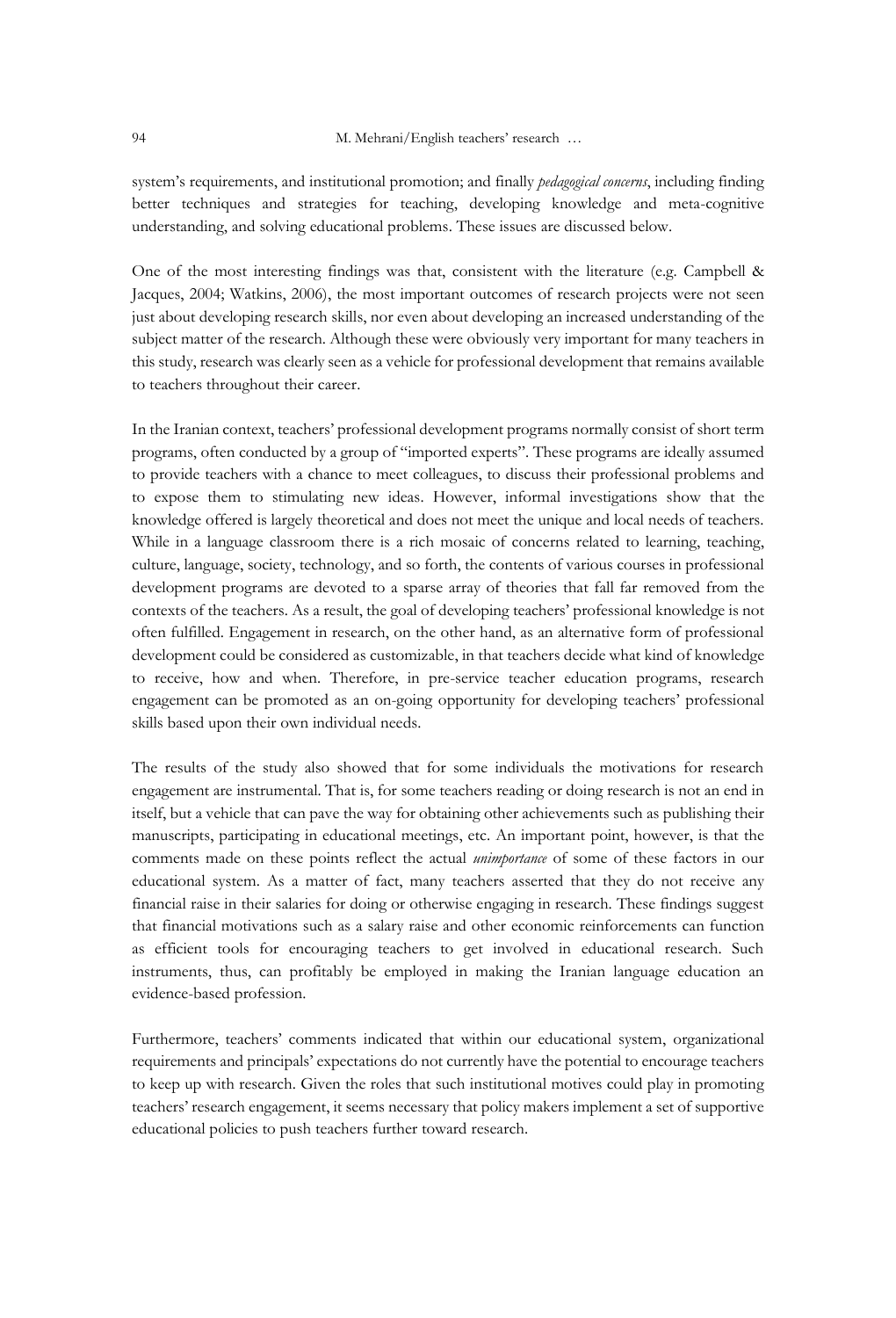Unlike institutional motives, teachers' pedagogical concerns appeared to be very influential in increasing the level of their research engagement. For example, some teachers indicated that research findings can provide them with an extra level of assurance about what works in practice. Others discussed that research helps them develop their meta-cognitive knowledge about the process of teaching. Despite a wide degree of skepticism about researchers and research findings, the findings in this study suggest that many Iranian teachers hold positive views toward research. However, this attitude is not likely to be sustained and profitably used unless working conditions in schools, and more importantly policy conditions in our educational system are altered, and unless teachers and researchers come together to learn about and do research.

#### **References**

- Atay, D. (2008). Teacher research for professional development. *ELT Journal, 62* (2), 139-147.
- Berg, B.L. (2007). *Qualitative research methods for the social sciences* (4<sup>th</sup> ed.). Boston, MA: Allyn & Bacon.
- Biesta, G. (2007). Bridging the gap between educational research and educational practice: The need for critical distance. *Educational Research and Evaluation, 13* (3), 295-301.
- Block, D. (2000). Revisiting the gap between SLA researchers and language teachers. *Links & Letters, 7*, 129-143.
- Borg, S. (2007). Research engagement in English language teaching. *Teaching and Teacher Education, 23*, 731-747.
- Borg, S. (2009). English language teachers' conceptions of research. *Applied Linguistics, 30* (3), 358- 388.
- Borg, S. (2010). Language teacher research engagement. *Language Teaching, 43* (4), 391-429.
- Borg, S., & Liu, Y. (2013). Chinese college English teachers' research engagement. *TESOL Quarterly, 47* (2), 270- 299.
- Burkhardt, H., & Schoenfeld, A. H. (2003). Improving educational research: Toward a more useful, more influential, and better-funded enterprise. *Educational Researcher, 32* (9), 3-14.
- Campbell, A., & Jacques, K. (2004). Best practiced researched: Teachers' expectations of the impact of doing research in their classrooms and schools. *Teacher Development, 17* (1), 75-90.
- Carlile, P. R. (2004). Transferring, translating, and transforming: An integrative framework for managing knowledge across boundaries. *Organization Science, 15* (5), 555-568.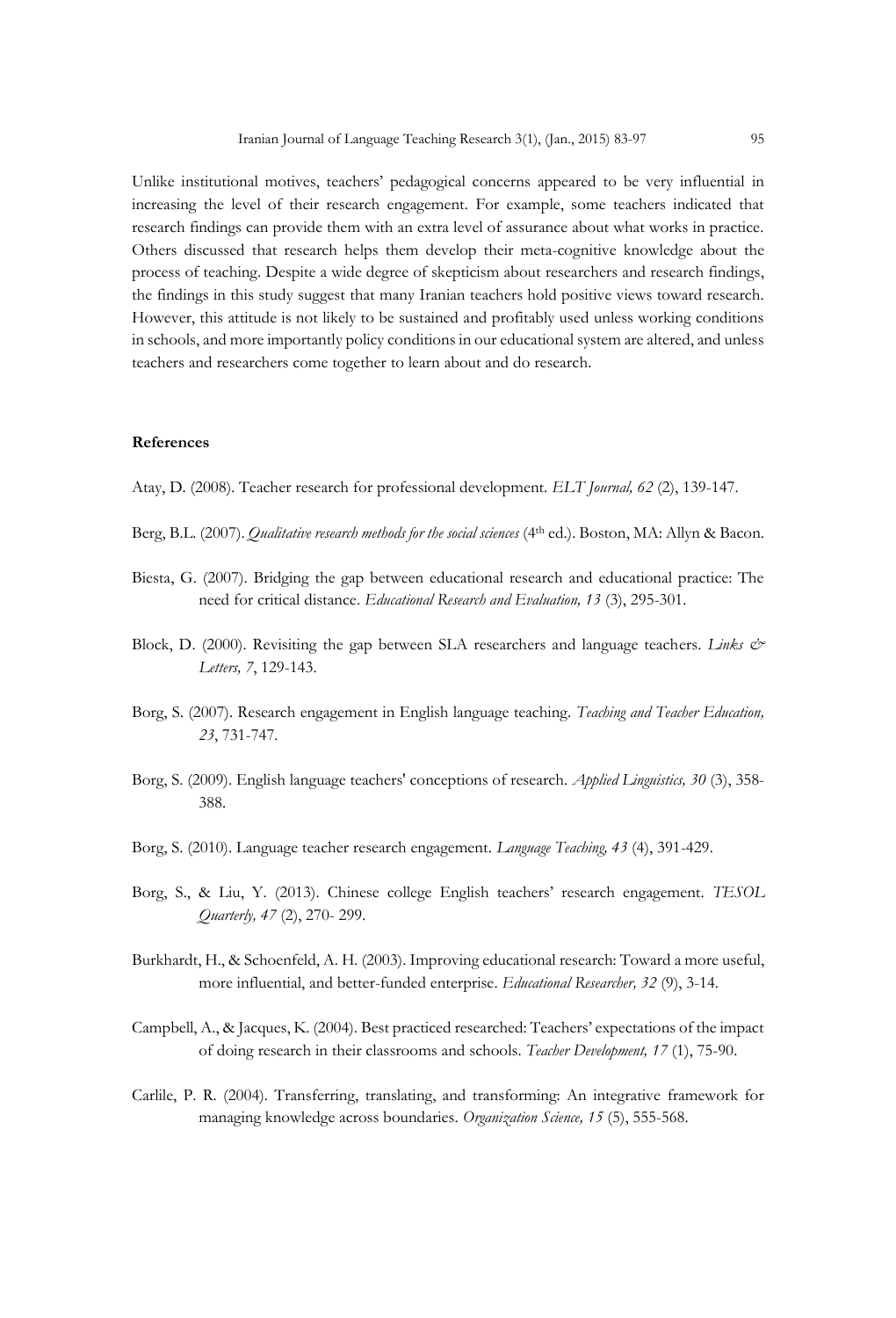- Cochran-Smith, M., & Lytle, S. L. (1999). The teacher research movement: A decade later. *Educational Researcher, 28* (7), 15-25.
- Crookes, G. (1993). Action research for second language teachers: Going beyond teacher research. *Applied Linguistics 14* (2), 130-144.
- Donato, R. (2003). *Action research*. Center for applied linguistics online resources. Retrieved November 9, 2012, from www.cal.org/resources/digest/digest\_pdfs/0308donato.pdf
- Everton, T., Galton, M., & Pell, T. (2000). Teachers' perspectives on educational research: Knowledge and context. *Journal of Education for Teaching, 26* (2), 167-182.
- Gao, X., Barkhuizen, G., & Chow, A. (2010). 'Nowadays, teachers are relatively obedient': Understanding primary school English teachers' conceptions of and drives for research in China. *Language Teaching Research, 15* (1), 61-81.
- Gore, J. M., & Gitlin, A. D. (2004). [RE]Visioning the academic-teacher divide: Power and knowledge in the educational community. *Teachers and Teaching, 10* (1), 35-58.
- Gurney, M. (1989). Implementer or innovator: A teacher's challenge to the restrictive paradigm of traditional research. In P. Lomax, (Ed.), *The Management of Change* (pp. 13-28). New York: Multilingual Matters.
- Hemsley-Brown, J. (2005). Using research to support management decision making within the field of education. *Management Decision, 43*, 691-705.
- Hemsley-Brown, J., & Sharp, C. (2003). The use of research to improve professional practice: A systematic review of the literature. *Oxford Review of Education 29*, 449-470.
- Lankshear, C., & M. Knobel (2004). *A handbook for teacher research: From design to implementation*. Maidenhead: Open University Press.
- Macaro, E. (2003). *Teaching and learning a second language: A guide to recent research and its applications*. London: Continuum.
- Mehrani, M. B. (In press). Bridging the gap between research and practice: Voice of mediators. *TELL*.
- Mehrani, M. B., & Khodi, A. (2014). An appraisal of the Iranian academic research on English language teaching. *International Journal of Language Learning and Applied Linguistics World, 6* (3) 89-97.
- Mehrani, M. B., Samar, R. G., & Behzadnia, A. (2012, May). *Research on language teaching and learning in Iran: 2005 to 2010*. Paper presented at The1st National Conference on ELT in Iran, Islamic Azad University, Torbat Heydariyeh, Iran.